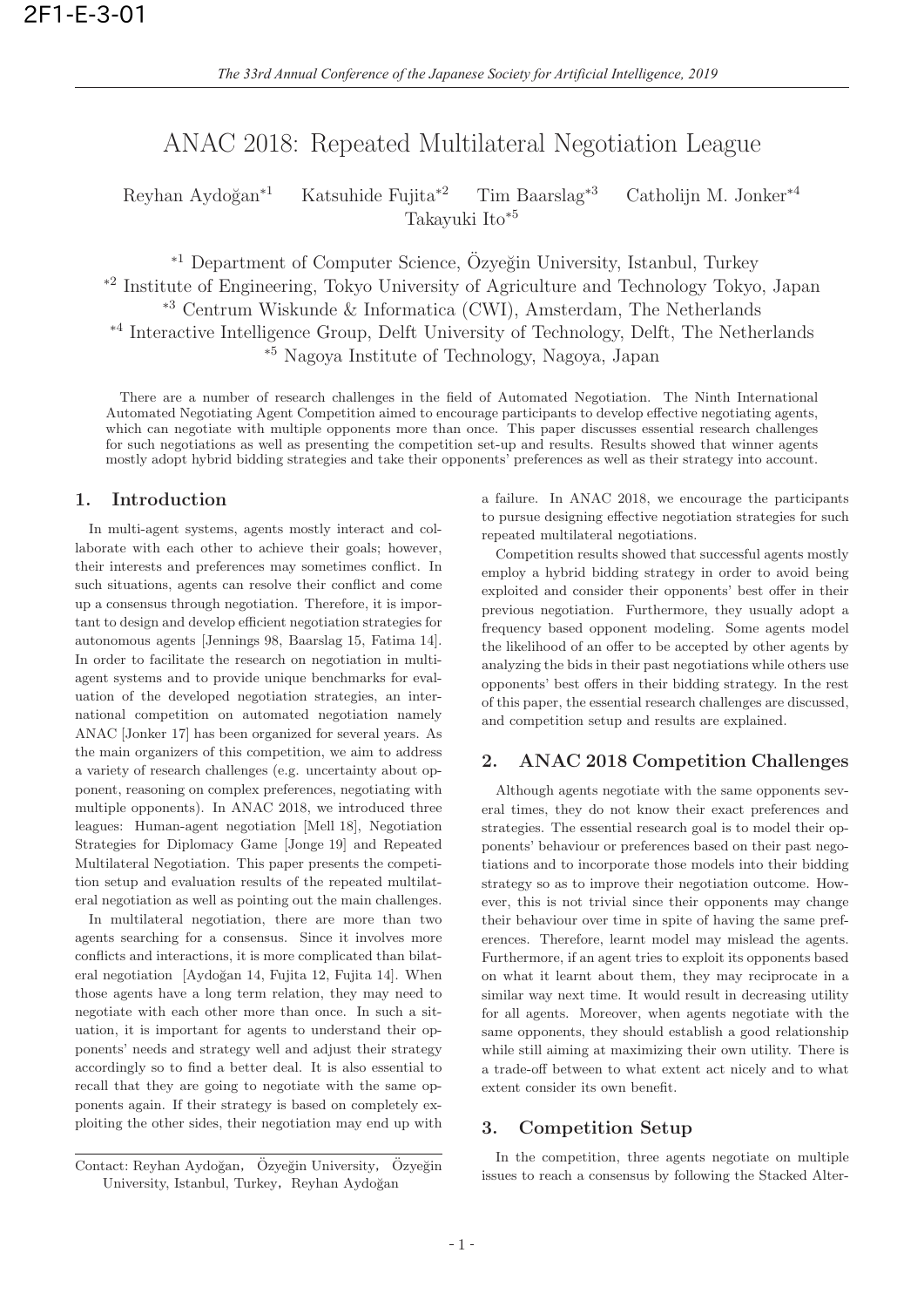native Offers Protocol (SAOP) [Aydoğan 17]. According to this protocol, one of the agents starts the negotiation with an offer. Agents can take their action in a turn-taking fashion. When an offer is made by any agent and the next agent in line can take the following actions:

- Make a counter offer (overriding the previous offer)
- Accept the current offer
- Walk away (e.g. ending the negotiation without any agreement)

This process continues in a turn taking fashion until agents reach an agreement or the given deadline, or one of the agents walks away. It is worth noting that an agreement is reached if and only if all agents accept the agreed offer. If negotiation fails, agents receive their reservation utility (i.e., BATNA). The utility of agreement for each agent is calculated with respect to their own preferences. Note that in the competition preferences of each agent are represented by means of additive utility function as shown in Equation 1 where  $V_n(v_i)$  denotes agent n's valuation of the value for the issue j in the given bid and  $w_{n,j}$  denotes the weights of that issue. In other words, agents sum up their weighted valuation of each issue value to calculate the overall utility. It is worth noting that each agent can only access their own preferences during the negotiation; that is, they do not know each others' truth preferences.

$$
u_n(b^t) = \sum_{j \in I} V_n(b_j^t) \cdot w_{n,j} \tag{1}
$$

In the competition, the deadline is set to three minutes and each negotiation session is repeated five times. Agents are allowed to access provided historical data from their past negotiations. The historical data involves the utility distribution of the exchanged offers in previous negotiation sessions according to agent's own utility space and previous agreements. In addition, agents are allowed to model their opponents' preferences by examining the bids exchanged during their negotiation and to store the learnt model where they can access in their further negotiations.

Genius 8.0.4 [Lin 14] was used to run negotiation tournaments in the competition. Agents were evaluated in four different negotiation scenarios described in Table 1. Note that all participants submitted a negotiation scenario consisting of three conflicting preference profiles and four of them were chosen for the tournaments based on varying size of their outcome space.

Table 1: Negotiation Scenarios

| Name     | $\#$ of Issue | $#$ of Values | $\#$ of Outcomes |
|----------|---------------|---------------|------------------|
| Meng wan |               | 4,4,4,4,3,4   | 3072             |
| BetaOne  |               | 4,4,4         | 64               |
| IQSon    |               | 7,6,5,3,4,4,4 | 40320            |
| Hamada   |               | 5, 5, 5, 5    | 625              |

In order to complete such an extensive set of tournaments within a limited time frame, we used some high-spec computers, made available by Tokyo University of Agriculture

| <b>Agent Name</b> | <b>Individual Utility</b> | <b>Social Welfare</b> |
|-------------------|---------------------------|-----------------------|
| meng wan          | 0.586923478               | 1.632116151           |
| <b>AgentHerb</b>  | 0.49193542                | 1.854380384           |
| <b>IQSun2018</b>  | 0.583185484               | 1.759158992           |
| PonPokoRampage    | 0.567184966               | 1.547263306           |
| <b>FullAgent</b>  | 0.549039084               | 1.766976108           |
| Seto              | 0.551805443               | 1.449438396           |
| Lancelot          | 0.517828051               | 1.53437244            |

Figure 1: Results of Qualification Round for Pool-A

and Technology, Japan. Specifically, each of these machines contained an Intel Core i7 CPU, at least 64GB of DDR3 memory, and a hard drive with at least 2TB of capacity.

### **4. Result of the Competition**

We have received 21 submissions from 10 institutions in eight different countries. The performance of the agents were evaluated according to their average *individual utility* and average sum of utilities (social welfare). The competition consists of two stages. In the qualification round, finalist agents are determined while the winners for each category (individual and social welfare) are determined in the final round. In the following sections, results for each round are presented.

#### **4.1 Qualification Results**

Running the whole tournament involving 21 agents in four domains with 5 repetitions were not feasible within the given time. Therefore, three agent pools were generated randomly as follows:

- **Pool-A:** Meng wan, AgentHerb, IQSun2018, Pon-PokoRampage, FullAgent, Seto, Lancelot
- **Pool-B:** Beta One, Yeela, SMAC Agent, AgreeableAgent2018, ConDAgent, Shiboy, Libra
- **Pool-C:** AgentNP1, GroupY, ATeamAgent, Sontag, Agent33, Agent Hama, Exp-Rubick

The top 3 performing agents in each pool proceeded to the final. Therefore, there were nine finalists for each category after the qualification round.

According to the results of the pool-A, the Mengwan, IQSun2018, and PonPokoRampage qualified for the final round in the individual utility category. As far as the average sum of the utilities are concerned, AgentHerb, IQ-Sun2018, and FullAgent are qualified for the final round.

According to the results of the pool-B, the BetaOne, AgreeableAgent2018, and Shiboy qualified for the final round in the individual utility category. As far as the average sum of the utilities are concerned, Yeela, AgreeableAgent2018, and ConDAgent are qualified for the final round.

According to the results of the pool-C, the AgentNP1, GroupY, and Sontag qualified for the final round in the individual utility category. As far as the average sum of the utilities are concerned, AgentNP1, Sontag, and Agent33 are qualified for the final round.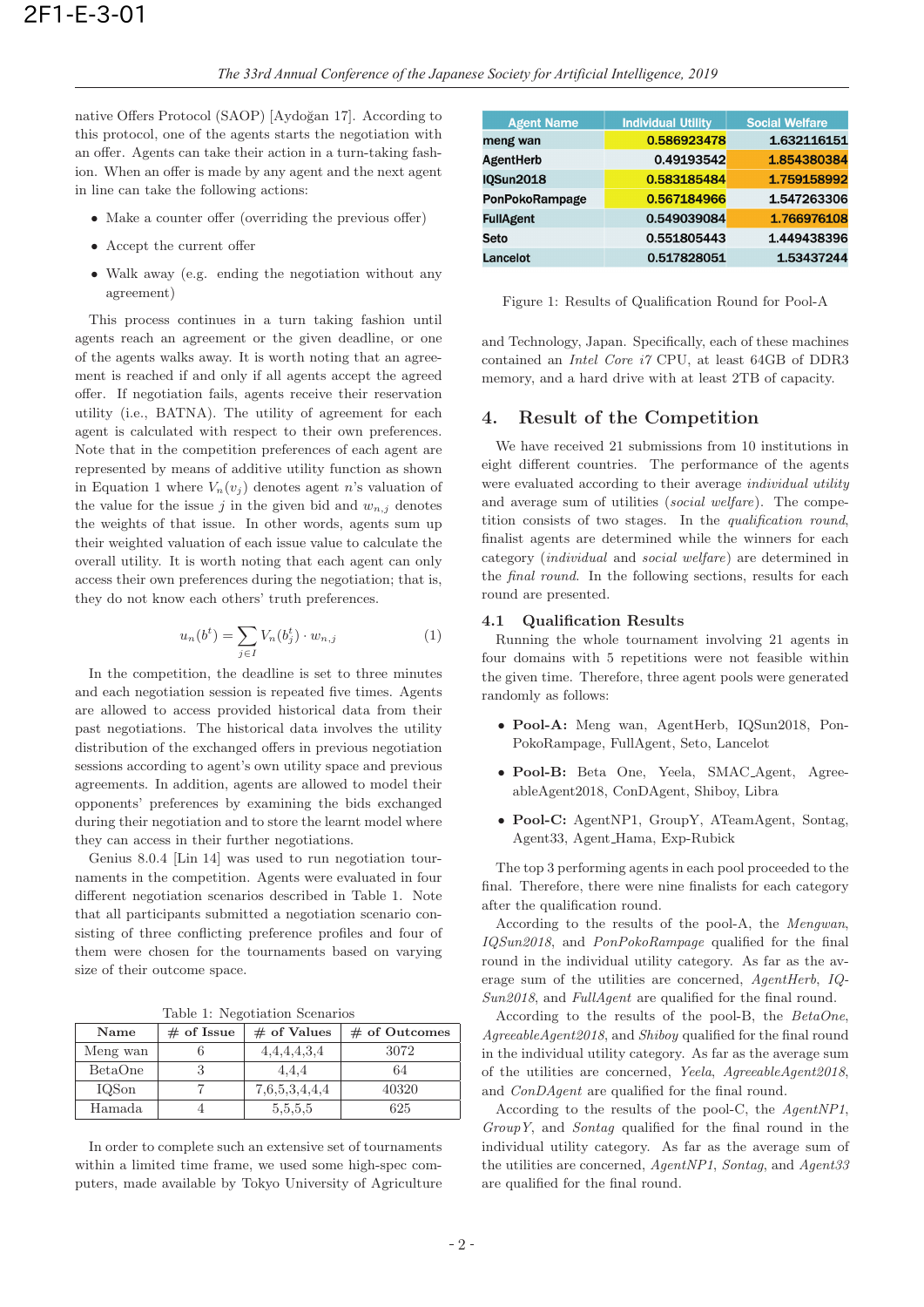| <b>Agent Name</b>  | <b>Individual Utility</b> | <b>Social Welfare</b> |
|--------------------|---------------------------|-----------------------|
| <b>Beta One</b>    | 0.482887311               | 1.404794645           |
| Yeela              | 0.399430418               | 1.422654384           |
| <b>SMAC Agent</b>  | 0.464635439               | 1.325276881           |
| AgreeableAgent2018 | 0.505584897               | 1.505251211           |
| <b>ConDAgent</b>   | 0.471002153               | 1.518896956           |
| <b>Shiboy</b>      | 0.502585371               | 1.411124211           |
| Libra              | 0.445786573               | 1.227738202           |

Figure 2: Results of Qualification Round for Pool-B

| <b>Agent Name</b> | <b>Individual Utility</b> | <b>Social Welfare</b> |
|-------------------|---------------------------|-----------------------|
| AgentNP1          | 0.512177707               | 1.52976242            |
| <b>GroupY</b>     | 0.485323479               | 1.33874982            |
| <b>ATeamAgent</b> | 0.345297603               | 0.980979189           |
| <b>Sontag</b>     | 0.484535782               | 1.515047114           |
| Agent33           | 0.428666974               | 1.419233621           |
| Agent_Hama        | 0.469592183               | 1.393009022           |

Figure 3: Results of Qualification Round for Pool-C

**4.2 Final Results: Individual Utility Category** Figure 4 shows the average individual utility gained by each finalist over 2520 negotiations. Recall that each negotiating agent negotiates with all other agents five times for each negotiation scenario in Table 1. AgreeableAgent2018 gained 0.59 on average and won the competition. Meng wan and Beta One agents were awarded second and third place respectively. The detailed description of the winner strategies according to the individual utility, are given.

• *AgreeableAgent2018 by Sahar Mirzayi (Univer*sity of Tehran, Iran): This agent tries to learn its opponents' preferences during the ongoing negotiations by using a frequency based modeling. It uses a time-based bidding strategy, which takes its opponents' preferences into account. Basically, it generates all candidate bids above estimated target utility and sorts those candidates according to opponent models. It makes the bid selected by using Roulette Wheel Selection. It employs ACNext acceptance strategy. It also accepts it opponents' bid, which is higher than reservation utility if it is almost deadline.









Figure 5: Overall Ranking wrt. Social Welfare

*of Southampton, UK):* It employs a hybrid bidding strategy composed of three bidding strategy. The first strategy generates a random bid above an estimated target utility (time-based) while the second strategy chooses a random bid among opponents' best offers so far. The third bidding strategy makes a bid whose utility is higher than target utility, which also maximizes its opponents' utility based on estimated frequencybased opponent models. It employs a time-based acceptance strategy, which is not inclined to accept any offer at the beginning. By the end of negotiation, this agent tends to ask opponents' best offers so far.

• *Beta One by Alper Sekerci, Abdulkadir Nurkalem (Özyeğin University):* has a tendency to be more stubborn against stubborn opponents while more generous against generous opponents. For the opponent modelling, the agent uses statistical analysis to decide whether it should concede or not. The personality of the agent is parameterized. By analyzing the history, the agent is able to tune its parameters (e.g. selfish ratio) to try to perform better in the upcoming negotiations.

### **4.3 Social Welfare Category**

Figure 5 shows the average sum of utilities of the agreements reached by each agent. AgentHerb gained 1.89 on average and won the competition where Agent33 and Sontag agents took the second and third place respectively. The description of the winner strategies are given below.

- *AgentHerb by Alon Stern, Amit Moryossef, Yehudit Reyzer, Karin Dahan (Bar Ilan University, Israel):* This agent records the history of bids for each opponent and whether they were accepted or rejected by the opponents. Accordingly, Agent Herb uses a logistic regression model to predict the likelihood of acceptance of a bid by the opponents. It makes its bids based on its chances of acceptance by all the opponents while taking its own utility into account. The agent employs ACNext acceptance strategy with a discount factor.
- *Agent33 by Liu Shan (Nagoya Institute of Technology, Japan):* The bidding Strategy aims to propose bids around Nash bargaining solution (NBS). Agent33 uses a novel heuristic method in order to find